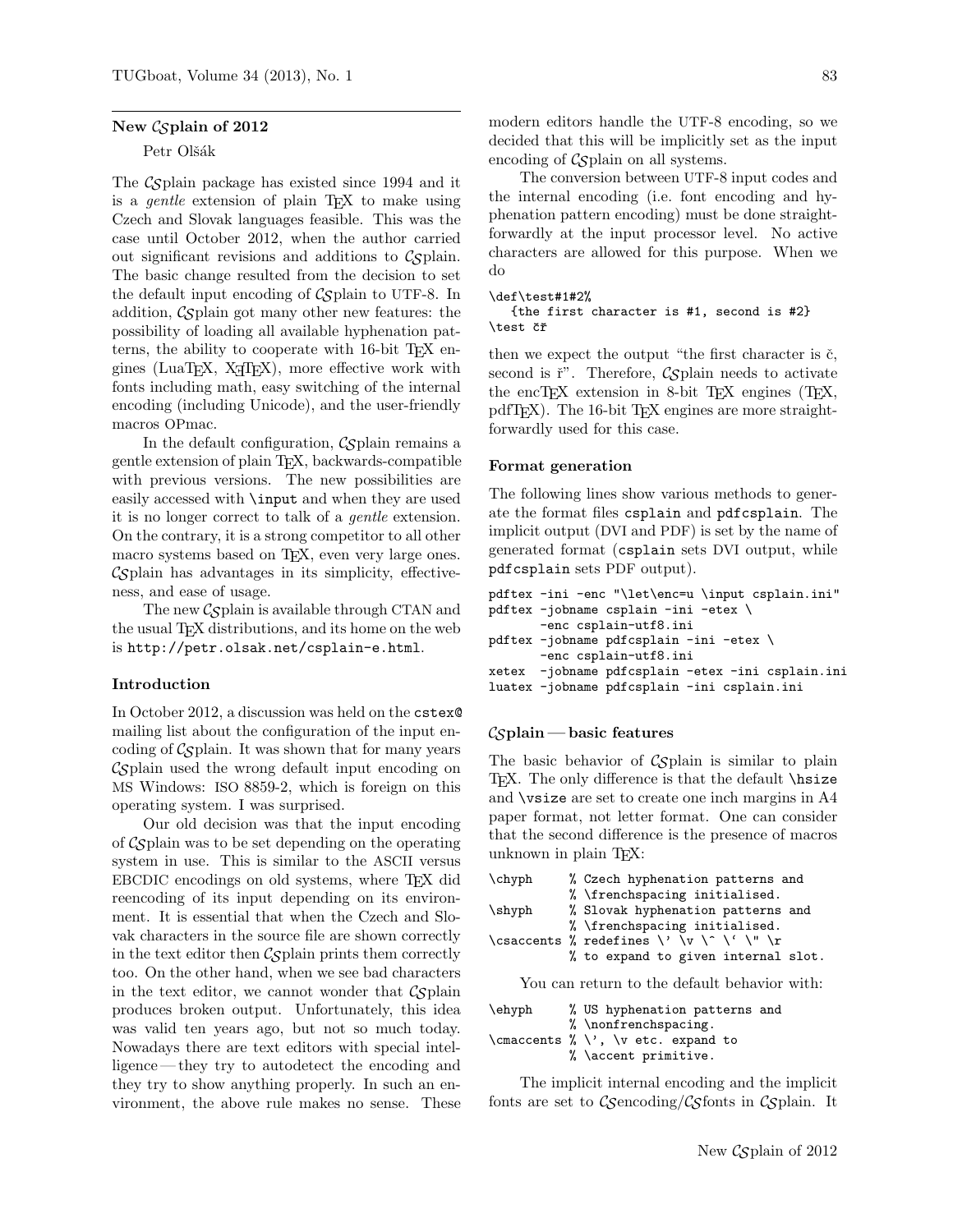means that (for example) the font csr10 is preloaded as \tenrm instead of cmr10. These cs\* fonts keep the 7-bit half of the encoding table the same as their cm\* counterparts, while Czech and Slovak letters are placed in the second part of encoding table, ordered by ISO-8859-2.

 $\mathcal{C}_{\mathcal{S}}$  plain defines control sequences which correspond to the special glyphs used in  $\mathcal{C}\mathcal{S}$  fonts.

| \clqq     | % left Czech double quote.         |
|-----------|------------------------------------|
| $\c{rr}$  | % right Czech double quote.        |
| \flqq     | % left French double quote         |
|           | % (used at right side in Czech).   |
| \frqq     | % right French double quote        |
|           | % (used at left side in Czech).    |
| \promile  | % per mille character.             |
| $\{uv$    | % quotation macro: \uv{text} gives |
|           | % $clqq text\cr qq.$               |
| \ogonek a | % Polish a-ogonek                  |
|           | % (composed from components)       |
|           |                                    |

### UTF-8 input encoding when  $encT<sub>F</sub>X$  is used

You can recognize the UTF-8 encoded  $\mathcal{C}_{\mathcal{S}}$  plain with encT<sub>EX</sub> by the message:

```
The format: csplain <Nov. 2012>.
The cs-fonts are preloaded and A4 size
    implicitly defined.
The utf8->iso8859-2 re-encoding of Czech+Slovak
    alphabet activated by encTeX
```
Many thousands of character codes can occur in UTF-8 input, but by default,  $\mathcal{C}\mathcal{S}$  plain is able to read only characters from ASCII and the Czech and Slovak alphabets:

 $\acute{A}$  á  $\ddot{A}$  ä  $\ddot{C}$  č  $\check{D}$  ď  $\acute{E}$  é Ě ě Í í Ĺ ĺ Ľ ľ Ň ň Ó ó Ö ö  $\hat{O}$  ô Ŕ ŕ Ř ř Š š Ť ť Ú ú Ŭ ů Ü ü Ý ý Ž ž.

These characters are mapped by encT<sub>E</sub>X to one byte (one slot) corresponding to the internal encoding. Moreover, the characters known from plain TEX are mapped to the control sequences:

plain: \ss  $\beta$ , \l, \L, \ae  $\alpha$ , \oe  $\alpha$ , \AE  $E$ , \OE  $E$ ,  $\lozenge$  ø,  $\lozenge$  Ø,  $\ni$   $\iota$ ,  $\jota$   $\iota$ ,  $\lambda$ aa å,  $\Lambda$  Å,  $\S \$ ,  $\P \$ ,  $\coprod$   $\bigcirc$ ,  $\dot{c}$ ,  $\dot{c}$  $\text{dag } \uparrow$ ,  $\text{ddag } \uparrow$ . csplain: \clqq, \crqq, \flqq, \frqq, \promile.

EncT<sub>F</sub>X is able to map the UTF-8 code to the internal 8-bit slot or to the control sequence. When such a mapped control sequence or internal 8-bit slot is processed by the \write primitive, it is converted back to the UTF-8 code. So, the 8-bit TEX engine can handle an unlimited number of UTF-8 codes. But by default, only the characters mentioned above are properly processed by  $\mathcal{C}_{\mathcal{S}}$  plain. If another UTF-8 code occurs in the input,  $\mathcal{C}S$  plain reports the following warning (the N character is used in this example):

```
WARNING: unknown UTF-8 code: '\tilde{N} = \hat{C}^2 + 91'(line: 42)
```
and users can add their own mapping and definition of such a character. For example:

```
\mubyte\Ntilde ^^c3^^91\endmubyte
                 % \UTF-8 code mapped to \Ntilde.
\def\Ntilde{\~N} % The \Ntilde is defined.
```
Now  $\mathcal{C}\mathcal{S}$  plain processes the N character properly even though it is not included in the Czech or Slovak alphabets.

The distribution enctex.tar.gz contains these two files:

utf8lat1.tex % Latin1 Supplement U+0080-U+00FF utf8lata.tex % Latin Extended-A U+0100-U+017F

These files do the mapping of the abovementioned UTF-8 codes by encT<sub>F</sub>X and provide the definitions for the mapped control sequences. You can \input them to your document and/or create analogous files for your purposes.

#### Internal encoding

The internal encoding means the encoding of the fonts and hyphenation patterns that are used. By default,  $\mathcal{C}\mathcal{S}$  plain sets the internal encoding to the  $\mathcal{C}\mathcal{S}$ encoding (as mentioned above). But you can change this encoding via \input at the beginning of your document. There are two possibilities:

\input t1code % the T1 internal encoding is set \input ucode % the Unicode internal encoding % is set (in 16-bit TeX engines)

These \input files do the following:

- Set the correct \uccode/\lccode.
- Reset the **\chyph** and **\shyph** macros, so they choose the hyphenation patterns in proper encoding.
- Remap the UTF-8 codes to the new slots, if encT<sub>F</sub>X is used.
- Redefine some character-like control sequences  $(\s$ s, etc.).
- Redefine  $\cscents$ , so  $\forall x, \forall y, \text{ etc. ex-}$ pand to the right slots.

As you can see, these files don't reload the fonts with the proper encoding. This has to be done with the next **\input** in your document, for example \input lmfonts or ctimes or cs-pagella.

 $\mathcal{C}$ Splain preloads the Czech and Slovak hyphenation patterns in  $\mathcal{C}_{\mathcal{S}}$ -encoding, in T1 encoding and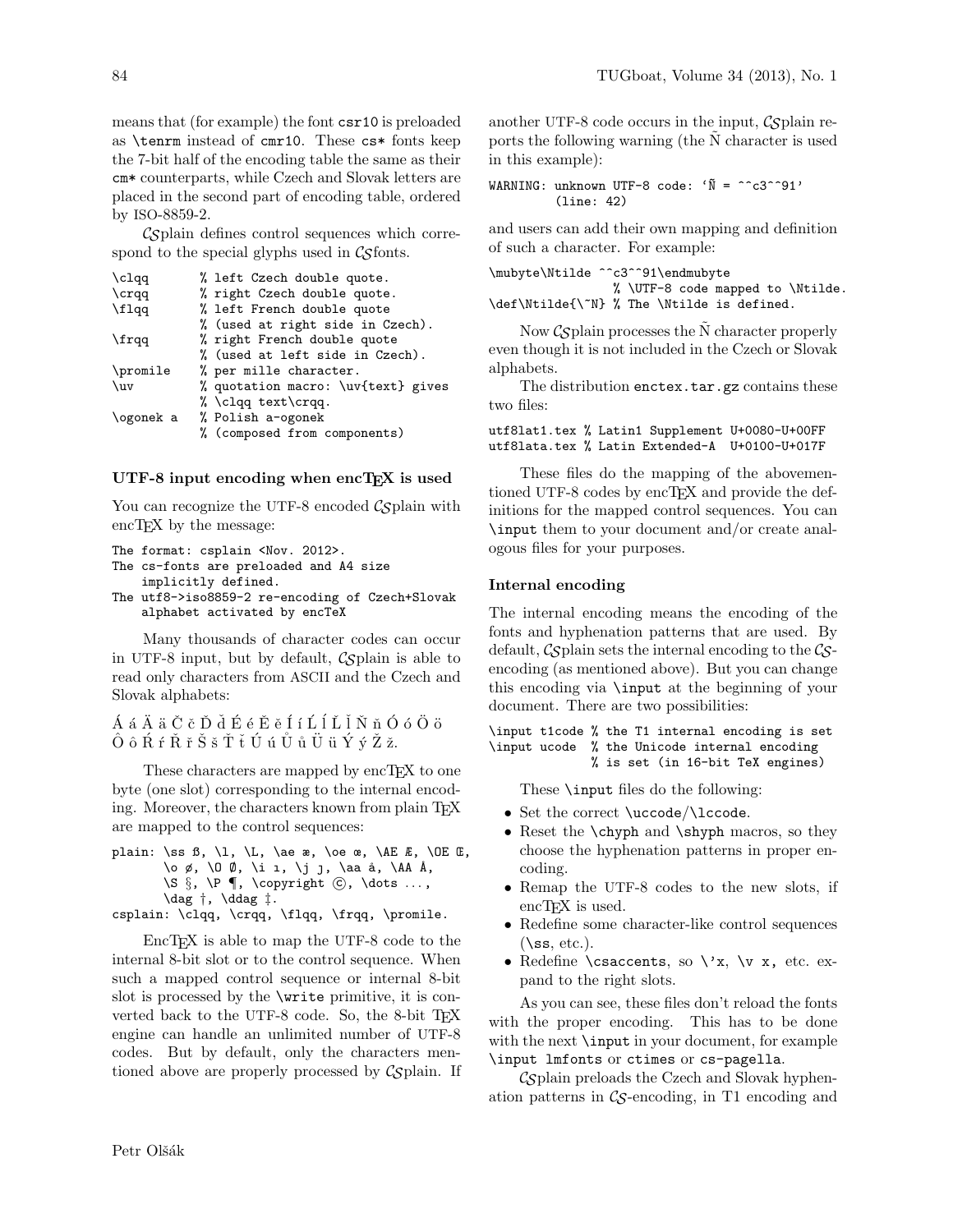(if a 16-bit TEX engine is detected) in Unicode. The only thing the user need be concerned with is initializing the hyphenation patterns with \chyph or \shyph after the \input t1code or \input ucode is done. The section below, "More languages", describes how  $\mathcal{C}_{\mathcal{S}}$  plain is able to load hyphenation patterns of another languages.

## Font loading

The  $\mathcal{C}$ splain package provides the following readyto-use files which load the given font family (typically  $\rm \int \iota$ ,  $\it \delta$  and  $\rm \delta$ :

```
lmfonts % Latin Modern fonts
ctimes % Times
chelvet % Helvetica
cavantga % AvantGarde
cncent % NewCentury
cpalatin % Palatino
cs-termes % TeX-Gyre Termes (Times)
cs-heros % TeX-Gyre Heros (Helvetica)
cs-cursor % TeX-Gyre Cursor (Courier)
cs-adventor % TeX-Gyre Adventor (AvantGarde)
cs-bonum % TeX-Gyre Bonum (Bookman)
cs-pagella % TeX-Gyre Pagella (Palatino)
cs-schola % TeX-Gyre Schola (NewCentury)<br>cs-antt % Antykwa Torunska
cs-antt % Antykwa Torunska<br>cs-polta % Antykwa Poltawsk:
             % Antykwa Poltawskiego
cs-bera % Bera
cs-arev % ArevSans<br>cs-charter % Charter
cs-charter
```
All of these font files include the switch to load the correct font for the chosen internal encoding  $(\mathcal{C}_{S}$ encoding or T1 or Unicode). These font files simply load the fonts for the needed variants with the **\font** primitive, redefining the control sequences \tenrm, \tenit, \tenbf, \tenbi and \tentt. Again, users can easily create their own additional font files by using these as a model.

The font loading files do not deal with the various sizes of the fonts, because they do not need to. That is the subject of the next section.

## Font handling

 $\mathcal{C}$ splain introduces a simple font-resizing principle. The main credo is: "power is in simplicity". That is the reason why I don't use NFSS, for example.

The command \font\foo=something declares font selector \foo which selects the font something. The terminology font selector in this section is used only for selectors declared by the \font primitive. This means that  $\bf \delta$  (for example) isn't a font selector. It is a macro.

CSplain defines the following macros for font size handling.

- \resizefont\foo resizes the font represented by font selector \foo. More precisely, it declares (locally)  $\text{100}$  as the same font but with the size given in the macro \sizespec. The \sizespec macro can have the form  $at\langle dimen\rangle$ or scale $\langle factor \rangle$ .
- \regfont\foo registers the font selector \foo as a resizable font. By default  $\mathcal{C}_{\mathcal{S}}$  plain declares the following selectors with \regfont: \tenrm, \tenit, \tenbf, \tenbi and \tentt. Users can declare more selectors.
- \resizeall resizes (locally) all registered font selectors to the size given by the \sizespec macro.
- \letfont \foo=\bar at $\langle dimen \rangle$  or \letfont  $\to \bar \nu$  scaled $\langle factor \rangle$  declares a new font selector  $\text{0}$  as the same font as  $\bar{a}$  with the given size. The \bar font selector is unchanged. Here's an example:

\font\zapfchan=pzcmi8z \regfont\zapfchan \def\sizespec{at13.5pt} \resizeall \tenrm \baselineskip=15pt

Here is the typesetting at size 13.5pt including {\it italics}, {\bf bold} and including the {\zapfchan Zapf Chancery font}.

```
\def\sizespec{at8pt} \resizeall \tenrm
Now all the typesetting is at the 8pt size.
```
Another example uses the font loading files:

```
\input chelvet % \tenrm, \tenit, etc. is now
              % the Helvetica family.
\letfont\titlefont = \tenbf at14.4pt
              % \titlefont is for titles:
              % Helvetica Bold at14,4pt.
\input ctimes % \tenrm, etc. is Times Roman.
\def\sizespec{at11pt}\resizeall \tenrm
               % Normal text will be typeset
              % by Times Roman at11pt.
\def\small{\def\sizespec{at9pt}\resizeall \tenrm}
```
% The \small macro switches the whole family

- % of Times Roman to the 9pt size,
- % e.g., for footnotes.

Note  $#1$ . The font selectors **\tenrm**, **\tenit**, etc. have the subword ten in its name but this is only for historical reasons. The current meaning of these selectors can be fonts at an arbitrary size.

Note #2. These macros do not solve the resizing of math fonts. This is the subject of the following section.

Note  $#3$ . The selection of the proper design size (cmr5 or cmr7 or  $\dots$  or cmr17) is not solved by default. But the math font macros solve this and you can simply redefine \resizefont so that the proper design size is selected.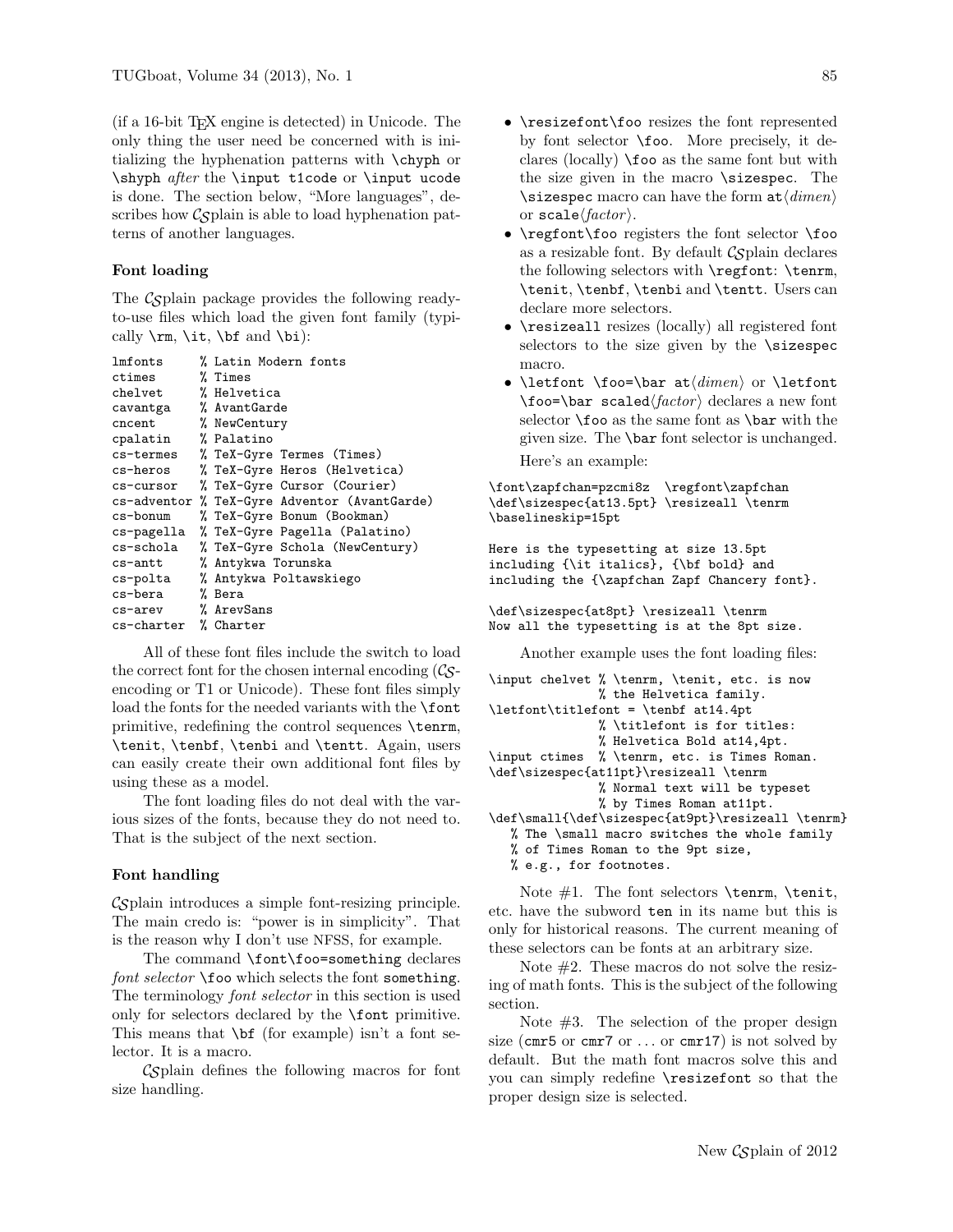# Math fonts

The C<sub>S</sub>plain package provides two macro files for math fonts: ams-math.tex and tx-math.tex. The first one loads  $A_{\mathcal{M}}S$  fonts and declares hundreds of math symbols and operators like  $\mathcal{A}_{\mathcal{M}}$ STEX. The second macro file does the same but loads the tx fonts which are visually compatible with Times Roman and similar designs.

By default, neither of these macro files are read. But you can load ams-math.tex explicitly, or the proper macro file is loaded implicitly with \input ctimes, lmfonts, etc.

These files provide the macro:

 $\setminus$ setmathsizes $[\langle text \rangle/\langle script \rangle]/\langle script script \rangle]$ 

in which the user can set the sizes of basic text, script and superscript. The parameters have to be written without unit (the unit pt is used). For example \setmathsizes[10/7/5] is the default from plain TEX.

The following math alphabets are available after ams-math.tex or tx-math.tex is loaded:

```
\mit % mathematical variables
\rm, \it % text fonts in math
\bf, \bi % bold sans fonts (might be
             different than text fonts)
\cal % normal calligraphic
\script % script
\frak % fraktur
\bbchar % double stroked letters
```
The ams-math.tex defines the \regtfm macro to declare the mapping from a desired size to the list of design sizes represented by names of the metric files. For more information about this, see the file ams-math.tex, where \regtfm is defined and used. Once this mapping is set, you can redefine the internal subpart of the \resizefont macro in the following way:

## \def\resizefontskipat#1 #2\relax {\whichtfm{#1} \sizespec\relax}

Now \resizefont chooses the right metrics if \sizespec and \dgsize are properly set. This complexity can be hidden from the user, if he or she uses the \typosize and \typoscale macros from OPmac.

The following example shows how to set the font for a title that includes math formulas:

```
\def\titlefont{\def{at14pt}\resizefont\tenbf
    \tenbf \setmathsizes[14/9.8/7]\boldmath}
\def\title#1\par{\centerline{\titlefont #1}}
```
\title More about \$\int\_x^\infty f(t){\rm d}t\$

The \boldmath command selects the alternative set of all math families more compatible with bold fonts usually used in titles.

# Unicode fonts

Historically,  $\mathcal{C}_{\mathcal{S}}$  plain worked with 8-bit T<sub>F</sub>X engines where Unicode fonts are impossible. So, all the font handling mentioned so far is primarily intended for 8-bit fonts. The Unicode support for text fonts in  $\mathcal{C}$ splain is only experimental, and Unicode math  $isn't$  solved in  $\mathcal{C}_{\mathcal{S}}$  plain at all.

The 16-bit T<sub>E</sub>X engines expect the UTF-8 input encoding and work in Unicode internally. So T1-encoded fonts cannot be used because Czech and Slovak alphabets are unfortunately not in the intersection of T1 and Unicode encodings. On the other hand, colleagues writing in German or French can use T1-encoded 8-bit fonts in 16-bit TFX engines because their whole alphabet is in this intersection.

X<sub>H</sub>T<sub>F</sub>X has a font loader linked with system libraries and it extends the syntax of the \font primitive. For example:

```
\forallfont\otimes="[\{filename\}: \{fontfeatures\}'" \langle sizespec \rangle
```
where  $\langle$  filename $\rangle$  is the file name without the .otf suffix and the  $\langle sizespec \rangle$  is  $at\langle dimen \rangle$  or scaled  $\langle factor \rangle$ . The  $\langle fontfeatures \rangle$  are font modifiers separated by semicolon. You have to know which features are implemented in the font and which in the font loader. For example,  $X \nsubseteq K$ 's font loader provides the feature mapping=tex-text which activates the usual T<sub>E</sub>X ligatures like  $-\rightarrow$ –. The normal ligatures (e.g., 'fi') are activated implicitly.

On the other hand, LuaTEX implements its extension of the font loader by Lua code. I have extracted the core of this code (from luaotfload.sty) for  $\mathcal{C}_{\mathcal{S}}$  plain, in a file luafonts.tex. Its stability can't be guaranteed because the Lua functions from the LuaTEX distribution are called, and they may change in the future. If LuaT<sub>EX</sub> is being used, the files lmfonts.tex, cs-termes.tex, cs-heros.tex, etc. input luafonts.tex before the first usage of the extended \font primitive.

The extension of the \font primitive seems to have the same syntax in XeTEX and LuaTEX. But, unfortunately, the font features are different. By default, no ligatures are activated in Unicode fonts in LuaT<sub>F</sub>X. Users must use script=latn to activate the fi-ligatures and  $+$ tlig to activate the T<sub>EX</sub> special ligatures. Users can define the \fontfeatures macro for special needs of features. If this macro  $isn't defined, Cgplain's font-loading macros make$ the following default: